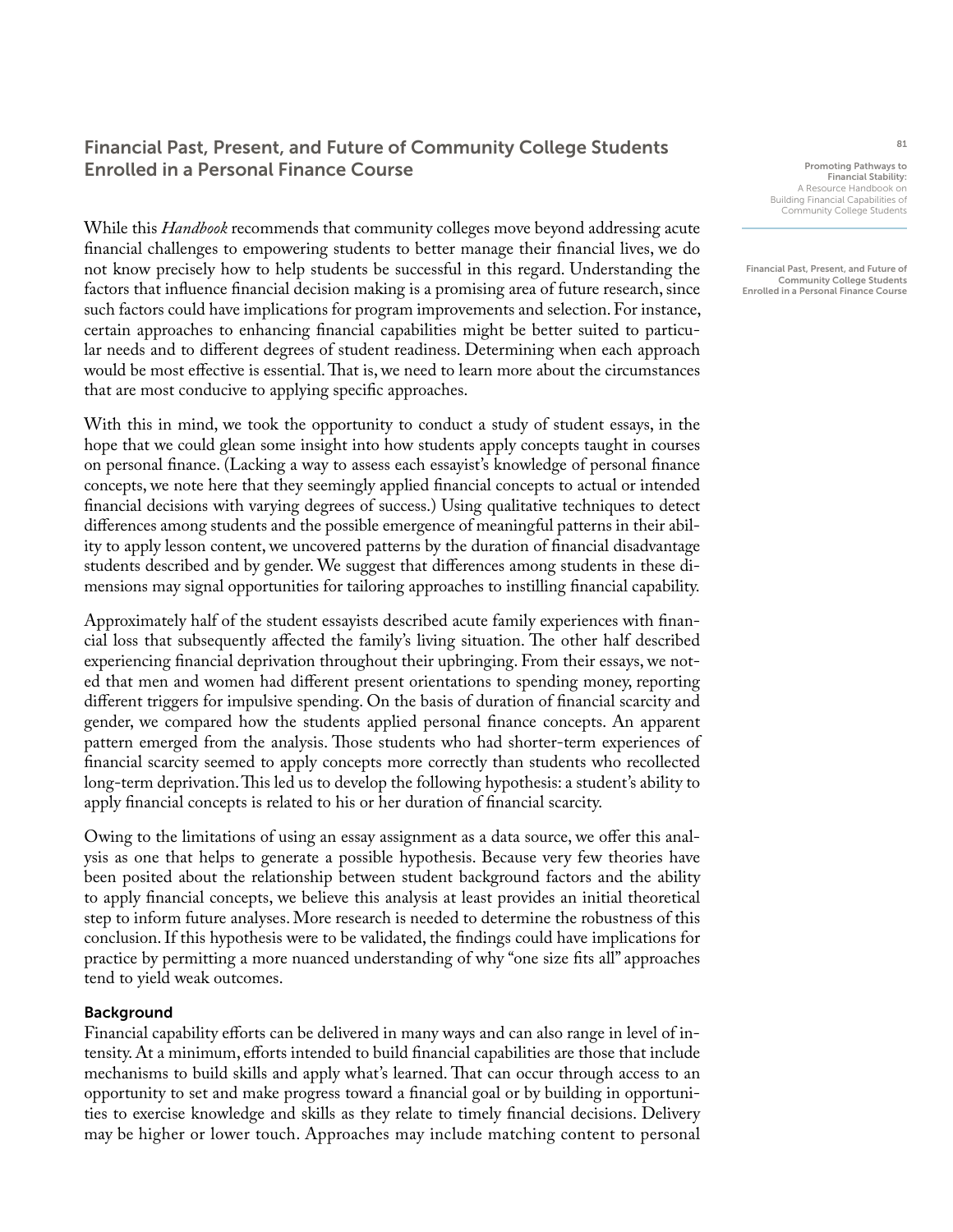circumstances, basing the intervention on assessment of readiness, or working with individuals to help them move through different levels of financial progress.<sup>1</sup>

#### Relevance of student financial background

Student financial backgrounds might be especially relevant to efforts designed to build financial capabilities. Community colleges, in particular, not only attract diverse student populations in terms of race, ethnicity, and nativity status; there is also heterogeneity regarding financial backgrounds and levels of scarcity. Many community college students are low-income, yet the specifics of their economic scarcity may differ. First, and most obviously, some low-income students are less poor than others. Other students may differ in the duration of scarcity. For example, some students' scarcity may stem from parental scarcity. That kind of intergenerational scarcity may have important impacts on students' experiences and understanding of financial behavior. For other students, limited income may be a more recent or temporary phenomenon whether due to changes in parental circumstances or due to becoming a college student. Students who have encountered shorter durations of scarcity may approach financial matters differently from students whose parents also faced long-term scarcity. Whether the student has encountered shorter durations of scarcity or endured intergenerational scarcity may factor into their financial behavior. Moreover, the duration and depth of scarcity may have important implications for building the financial capabilities of community college students. Additionally, students inevitably differ in terms of family financial socialization and familial values, attitudes, and behaviors that relate to a student's financial viability and well-being. Given that awareness factors including attitudes, perceived control of finances, and self-efficacy have been shown to influence financial behaviors, it seems reasonable to expect that the messages students have internalized about money and finances from their families are likely to influence their financial behaviors and decision-making.<sup>2</sup>

Furthermore, recent studies suggest that cognitive and psychological factors linked to background factors might provide some explanation for how students approach financial tasks. Some recent research has attempted to isolate the cognitive and psychological elements of financial decision making. Mani et al. have hypothesized that "in the world, the poor face more challenging demands because monetary concerns tax the cognitive system."<sup>3</sup> Using data from a real-world field study to suggest that poverty-related concerns, labeled as "scarcity," consume mental resources, the researchers have found that conditions of scarcity leave less cognitive capacity for other tasks. That is, people placed under conditions of scarcity appear to be less financially capable.

Most studies on financial decision making are focused on the cognitive load caused by temporary financial concerns. The long-term impact of cognitive load caused by scarcity is considered an open question. Thus, while the above research deals with the consequences of poverty for immediate financial decision making, these findings are not directly relevant to the many ongoing and long-term kinds of financial decision making engaged in by people for whom scarcity is both an immediate and ongoing concern. Financially capable people are able to make short-term financial assessments, such as whether eggs are cheaper if bought individually or by the dozen, along with longer-term ones, such as how to save for a down payment for a home under conditions of chronic budget shortages. In other words, financial capabilities involve maximizing immediate deliberations but also engaging in effective longterm planning.

Additionally, family financial socialization might provide some explanation about how a low-income student develops financial capabilities. Danes has defined financial socialization

Promoting Pathways to Financial Stability: A Resource Handbook on Building Financial Capabilities of Community College Students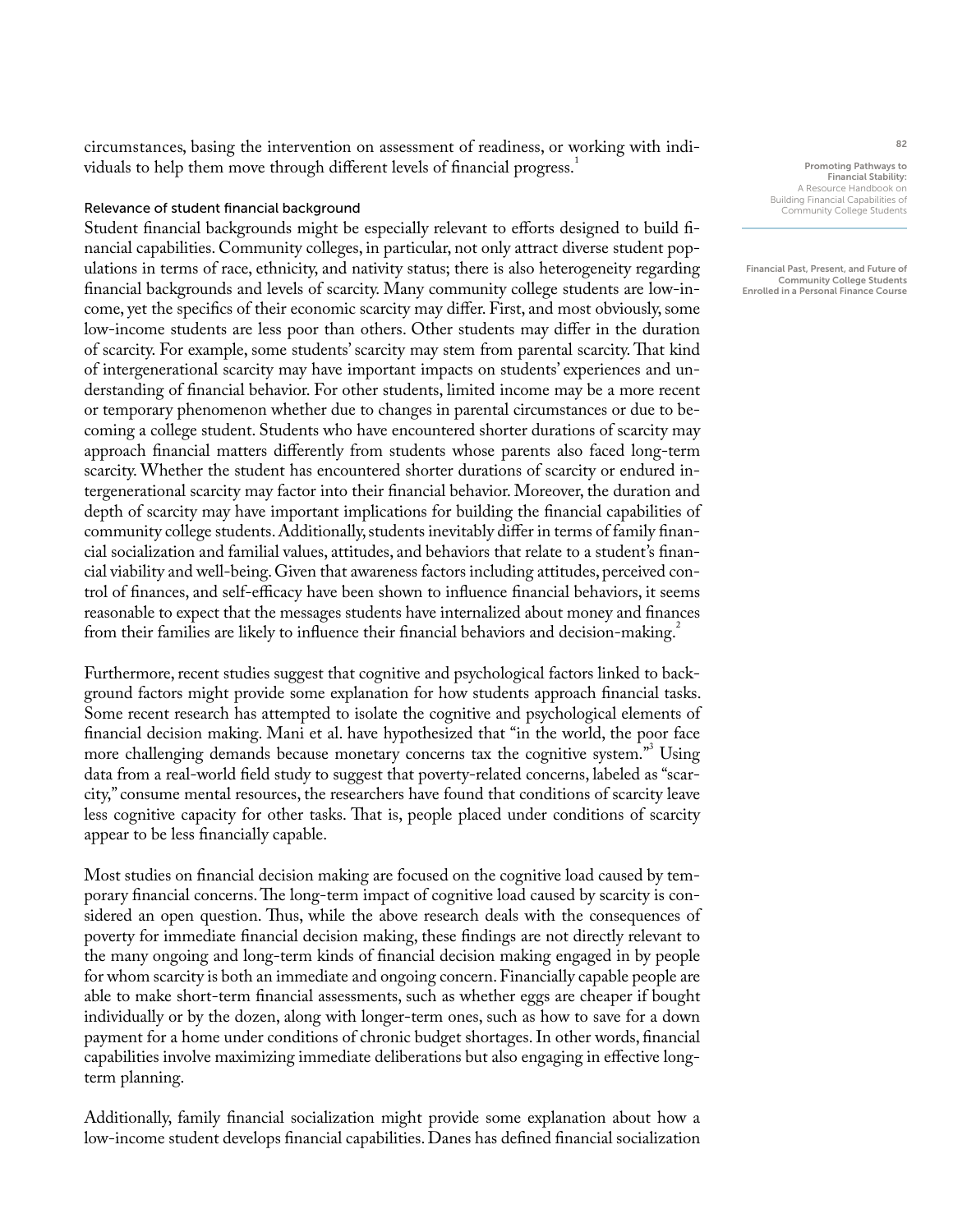as ''the process of acquiring and developing values, attitudes, standards, norms, knowledge, and behaviors that contribute to the financial viability and individual well-being." For community college students, the messages that family members communicate about money, the modeling they perform around money management, and the attitudes they express regarding thrift, spending, and other financial decisions may have some relationship with financial capabilities. Understanding more about family financial socialization, and how and why it occurs differentially, might aid in the understanding of individual differences in financial decision making and behavior.

Consequently, while the above literature has explored the relationship between financial scarcity and immediate decision making, an understanding about the relationship between financial scarcity and long-term financial planning is less developed.

The literature on financial planning as a form of goal setting is extensive. But an area that has not been heavily explored is the extent to which experiences with and durations of scarcity may be relevant to the goal-setting process. This work is premised on the idea that conscious goals affect action. Across many settings, studies have confirmed that more attainable goals are specific, measurable, achievable, realistic, and time-bound (i.e., S.M.A.R.T. objectives).<sup>5</sup> However, whether individual background factors, such as financial scarcity, influence the process of setting financial goals has not been explored.

Below we explore community college students' experiences with scarcity and family financial socialization and how these relate to their abilities to apply financial concepts. The above studies suggest poverty influences cognitive-psychological processes linked to financial behavior. An interesting question is whether chronic conditions of poverty or scarcity alter a person's psychological and cognitive conditions in ways that have implications for the delivery of financial capability efforts. Similarly, students' family financial socialization might also be linked to their ability to apply financial concepts. Using data coming from student autobiographical essays which described their social and economic backgrounds, we offer a hypothesis and some preliminary insights into the possible interplay of these factors.

# Methods

We conducted a study of essays written by a sample of community college students enrolled in financial education courses. These courses, one on personal finance and the other an introductory financial literacy course, covered similar material. Both courses were designed to help students develop skills to maximize more immediate financial decisions and to introduce the principles of long-term personal financial planning. Course topics relevant to short-term financial deliberations included determining needs versus wants as well as banking and budgeting. The courses also addressed methods for long-term planning, including the intelligent use of consumer credit, goal setting, and retirement planning.

The venue for the courses was a community college located in the metropolitan area of a city on the East Coast of the United States. The class instructor assigned students to participate in an essay competition describing their own financial past, present, and future. The competition designers asked participants to reflect on their lives and financial situations in the past and present and to engage in an analysis of past mistakes or good decisions. Drawing on their analyses, they were then asked to write about their financial experiences and to propose strategies aimed at improving their financial situation, including five steps to achieve it. Students were also asked to describe their vision of a "successful self in three years."

Promoting Pathways to Financial Stability: A Resource Handbook on Building Financial Capabilities of Community College Students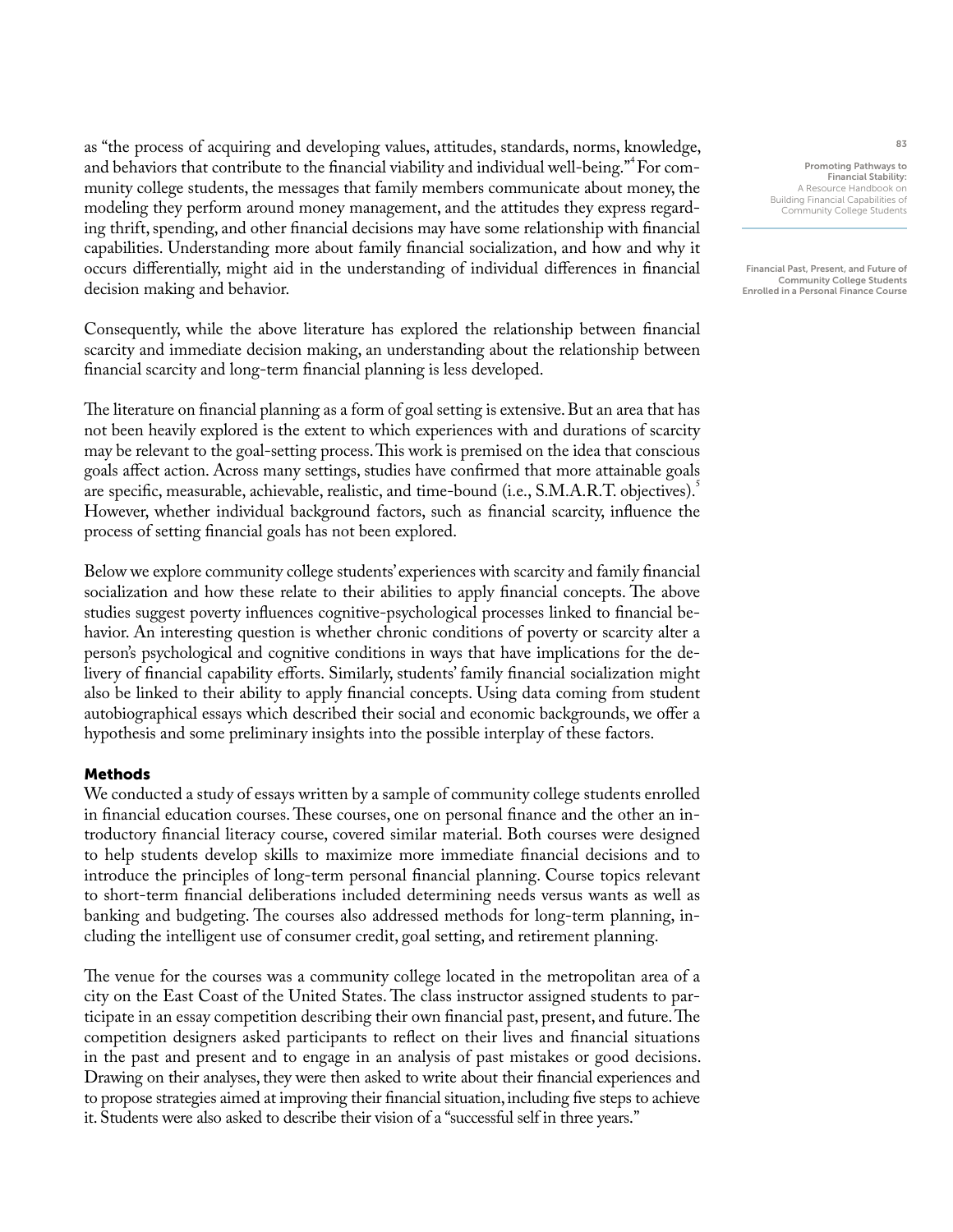The designers of the competition also provided the students with supplemental materials to help them frame their money stories. The supplemental materials primed students to connect to the financial component of their lives. The top three winners received gift cards. It was not possible to verify whether these stories reflect accurate portrayals of the students' pasts, since the instructions and competitive nature of the assignment could have motivated students to exaggerate details of life events. However, the instructions stressed that the essay was to be a biography not a work of fiction. Moreover, the essay was framed as an opportunity for the students to demonstrate what they had learned from the past. The competition was not framed in a way to suggest that those with certain kinds of backgrounds or stories would be at an advantage in the competition, but rather that students could show that they had learned from their past experiences.

The research team obtained basic demographic information and permission from students to review their essays for this study. Only a subset of the student essayists from the courses gave us permission to read their essays. The consenting essayists ranged in age from 18–24. The students had received about eight weeks of financial education, and the instructor had covered topics such as debt management, savings and checking accounts, and budgeting. The essayists were all enrolled in day classes. Considering that such courses are voluntary, the students who had enrolled in the financial education courses likely differed in some ways from students who chose not to take such courses.

Recognizing that this small sample was not representative of community college students, in general, we focused on how students in the sample differed, on the basis of duration of scarcity as well as gender.

# Measures

Grounding our approach upon the essayists' stories, we developed three primary measures in the qualitative analysis. The first is duration of scarcity, the second and third included how concepts covered in class had been applied to social spending and goal setting. Classification of the duration of scarcity was developed after a close reading of student descriptions of their financial pasts. Some students described short-term scarcity, whereas others described ongoing scarcity. The assessment of how concepts had been applied to goal setting was based on the frequency and extent to which essayists described goals that appeared to be specific, measureable, achievable, realistic, and time-bound. How the concepts had been applied to social spending was determined by the students' descriptions of how the "needs versus wants" framework had influenced their current financial deliberations.

We used a commercially available software platform, paired with an external rater, to analyze the essays for the unstructured data used in our analysis. The external rater read and analyzed the data for themes and developed a summary content analysis. Separately, researchers input the essays into the software and added demographic characteristics including age, gender, and duration of scarcity<sup>6</sup>. We then engaged in a close reading of the essays and coded the essays for themes. Any parts of the data that related to a code topic were coded with the appropriate label. Code themes originated using both an a *priori* and a grounded approach. A *priori* themes were drawn from the content areas students were instructed to cover in their essays as well as themes covered in the coursework. New grounded codes emerged from the data set as researchers reviewed the data. When three or more students made reference to a particular topic or process, we considered that to be the threshold for creating an additional grounded theme. After coding the essays for themes, researchers further analyzed the data by comparing essayists who reported experiencing financial loss

Promoting Pathways to Financial Stability: A Resource Handbook on Building Financial Capabilities of Community College Students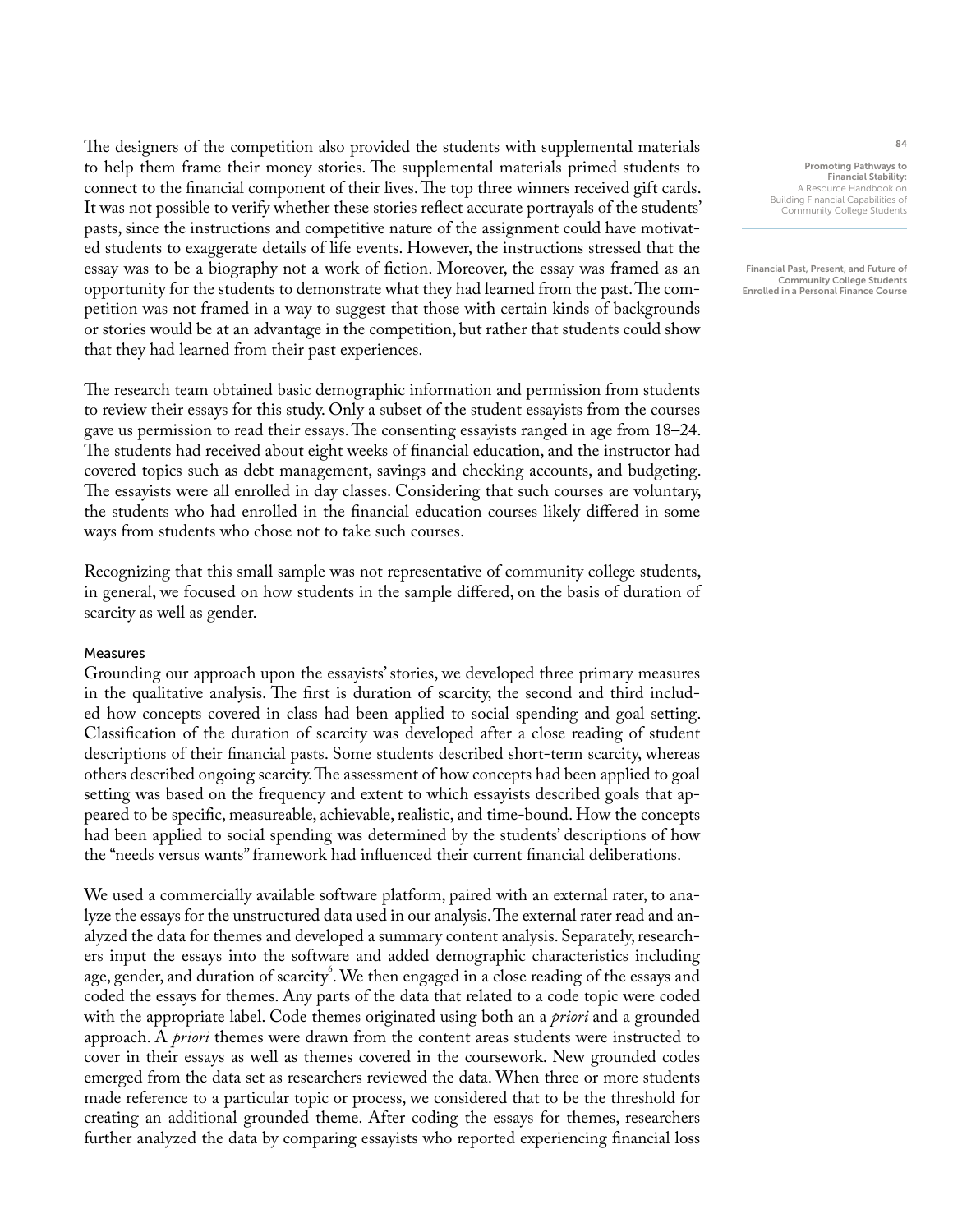or sustained deprivation. We then organized the data by cross tabulating the most common themes by duration of scarcity and by gender. Researchers compared these results to the independent summary content analysis and further refined the analysis until the two analyses agreed.

# Findings

Some of the themes found in the student essays illuminate the potential relevance of duration of scarcity and gender to student financial capability—to the extent that this is discernible from the content of the essays. Essentially, we were exploring whether the application of financial concepts to real life reveals a pattern presumed to arise from either scarcity or gender. We begin by examining differences in experience with scarcity, duration of scarcity, and type of scarcity. Then, according to scarcity and gender, respectively, we examined possible patterns of how concepts were applied to spending behavior and goal setting.

#### **Scarcity**

When describing their financial pasts, the essayists differed most strikingly in their depictions of the trajectory of family finances.

#### Duration of Scarcity

We began to refer to an emergent theme arising in one group of students as "riches to rags." Frequently, these students related stories of how their once stable families had suffered a reversal of fortune that pushed the family down the socio-economic spectrum. For example, one student recalled, "I was a young fortunate child. I lived in a big house, I had everything I wanted. My mother had a job as well as my father." However, after a series of unfortunate events, the essayist wrote about how the family lost their house. She recalled, "We had no place to live and my parents had lost their jobs. … Who would have thought my family who was fortunate, had anything we wanted was going to end up with food stamps and living in a shelter. We lived in a shelter for a year and still today we are receiving food stamps." Another student whose family immigrated to this country shared that "My parents used to have a successful and famous restaurant in the town where we lived. We used to have a welloff life. My brother and I could ask for anything we wanted on our birthdays or Christmas. We really enjoyed our lives back then. … When I was in fourth grade, the business started going down and my parents could not hold it anymore. They decided to sell the restaurant and moved to the city to restart everything."

In contrast to some students' riches-to-rags stories, other students told equally prevalent "rags to rags" stories. They recounted being born into poor families with childhoods governed by their parents' limited financial means. One student wrote: "I grew up in a basic poverty apartment building in the late 1990s. ... A lot of the money was spent to survive with the basic necessities like heat and oil." He recalled a memory of a time his mother "couldn't afford to pay the heating bill so we all had to sleep with blankets on the floor in the kitchen to prevent us from freezing at night. She received support but not enough to get by." Another student detailed how his mother "never held a job down for very long and lived on the monthly food stamps and disability she collected from government assistance. I can remember days being hungry, having nothing in the fridge to eat and having no choice but to get by until the first of the month." Summing it up succinctly, a student essayist wrote: "I was raised on government assistance until the age of twelve or so. There was never enough money to go around. Money was a stranger… ." Financial pasts anchored in longterm financial scarcity emerged as a prevalent theme among the rags-to-rags essayists.

Promoting Pathways to Financial Stability: A Resource Handbook on Building Financial Capabilities of Community College Students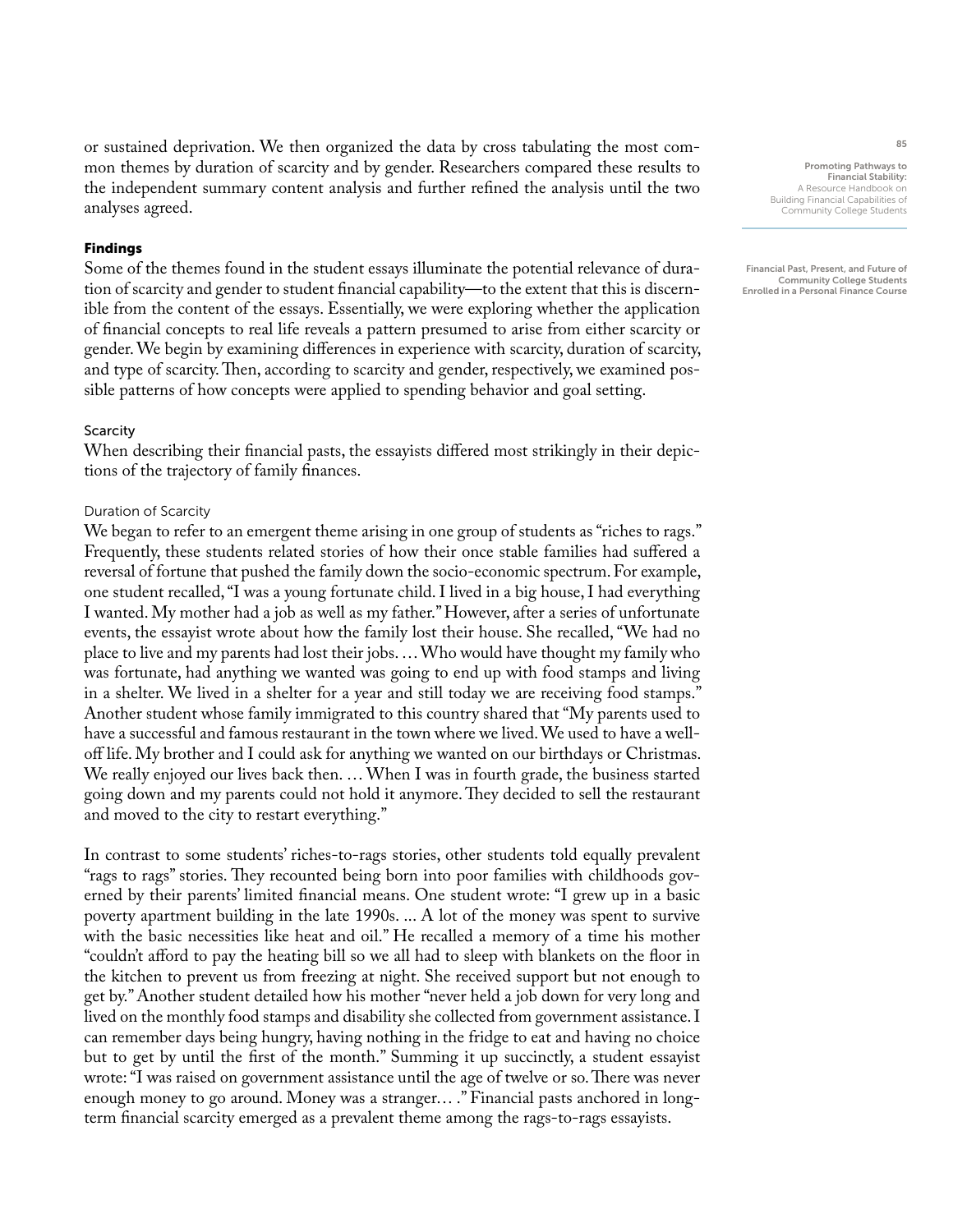Not surprisingly, for the rags-to-rags students, the difficulties of their familial circumstances extended beyond the financial. Student lives differed starkly in regard to family status. While riches-to-rags students rarely referred to growing up with a single parent, rags-torags students often detailed personal difficulties associated with living in a household with only one parent, usually the mother. As one essayist summarized: "Growing up in [an east coast city] with my mother… I had to deal with a lot." Often for the student, single parenthood was linked in the same sentence to financial struggle. "Growing up in a household of four where my mother was a single mom … I used to see her struggling to pay the bills." In their essays, many of the students directly related long-term financial scarcity to the social conditions associated with a single-parent household.

#### Scarcity and Trauma

Perhaps because the structure of the essay subtly prompted students to do so, their stories often included instances of trauma. The riches-to-rags students' trauma often was related to the loss of fortune. Trauma as framed by these students—parental job loss, business failures—was the predominant aspect of the riches-to-rags stories. By contrast, the ragsto-rags students' traumas often related to dissolution or dysfunction in the nuclear family. As one such student described the trauma of her early years: "Then it hit me. My parents separated when I was in the first year of middle school." Another student recalled, "My dear mother had become a widow. Seeing my mother ... still working every day to support her five children alone." The stories of trauma also illustrated the kinds of scarcities students faced: "My father is a crack addict and is always in and out of prison. For most of life, my mother and I had to put up with my father's antics because of his drug habit, she believed that I needed to have a father in my life and didn't want to deprive me of that." The ragsto-rags essayists, though prompted to write about their financial pasts, tied their financial pasts to family trauma.

#### Family Financial Socialization

Students seemed to differ in terms of family financial socialization as well. Students of all kinds attributed their perceptions of financial matters not only to course material but also to role modeling by family members. Many riches-to-rags students recounted observing parental behaviors towards both work and money. One young woman explained, "Undoubtedly, money for my parents was a 'tool' which gave me a chance to become an independent, literate person who has a chance to be successful. I appreciate it so much and it motivates me to do my best in studying and doing my business." Another student observed, "As long as I can remember my parents have worked extremely hard to provide a better lifestyle for their kids." A third recalled a specific habit modeled by the parent: bargaining. As this student detailed, he intended to "bargain for everything I buy, a strategy that my mother is an expert on and one that used to make me embarrassed, but one with substantial monetary benefits."

Rags-to-rags students, too, listed familial role models. One student learned from her parents that "making money is hard. I grew a deeper respect for my parents, and how hard they worked." Sometimes these students identified family role models outside of the immediate family. "My father's mother (or Nana as I call her) was the financial guru. She always watched the stock market and taught me about saving and investing from an early age." Overall, the student essayists wrote about family role models.

However, rags-to-rags students also recalled experiences of what might be called "anti-role models." One male student noted that he had learned "from the past mistakes of my father

Promoting Pathways to Financial Stability: A Resource Handbook on Building Financial Capabilities of Community College Students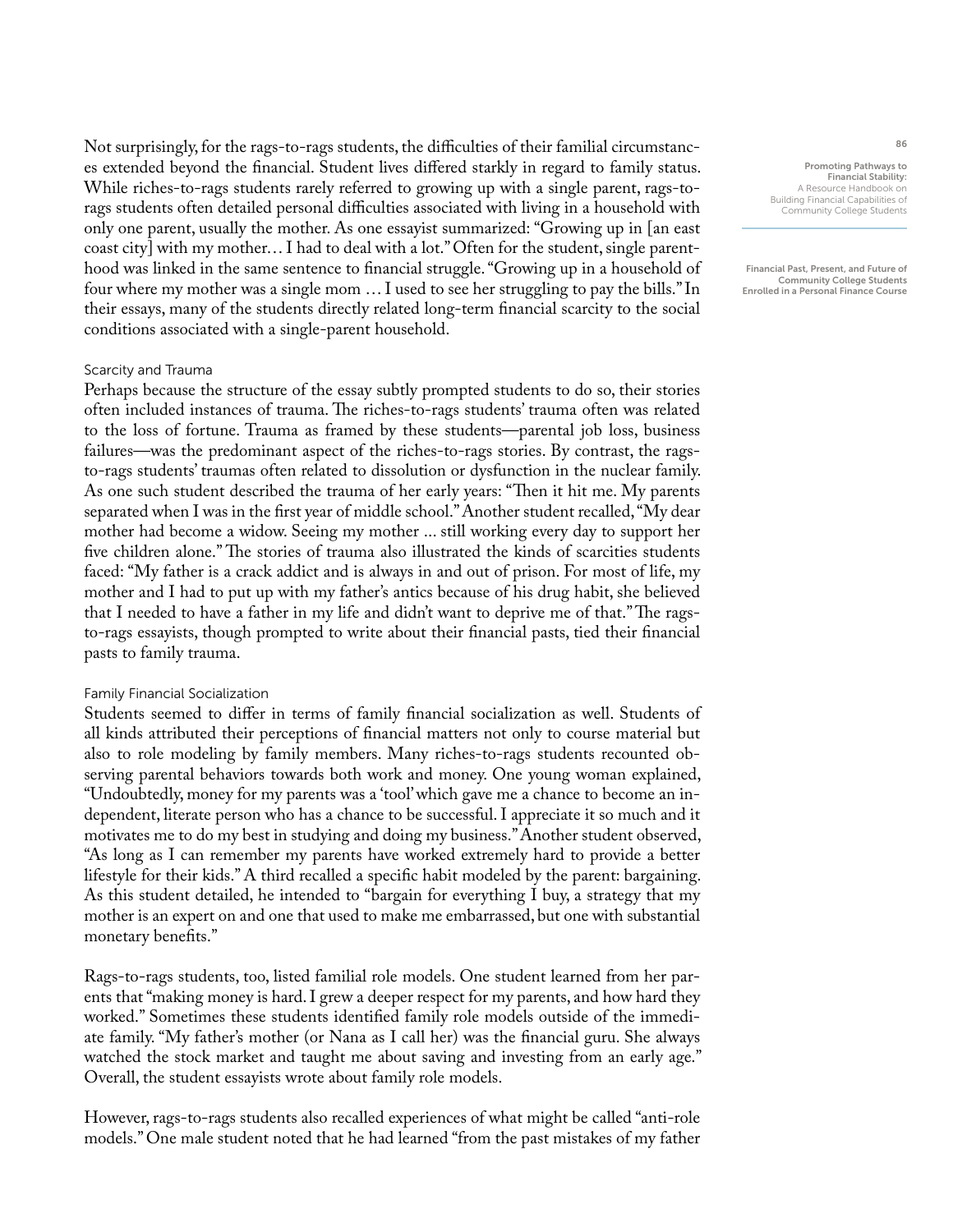such as mounting horrible credit, I need to continue to educate myself on being financially literate. His ignorance resulted in him having to go through a grueling process to get a loan for his new house. I plan to understand how credit works and the best ways to manage it." Another student recalled: "I remember watching my father literally throw bills in the trash. To this day I still can see visions of him walking over to the trash, ripping unopened envelopes in half, and discarding them without a second thought." These stories amplify that for some students, their families were sources of both positive and negative role modeling.

# Parental Entrepreneurism

In the student essays, the theme of entrepreneurial parents distinguished the riches-to-rags students from the rags-to-rags ones, suggesting different financial socialization trajectories. For example, one student wrote about how his "father owns a business that buys, renovates, and sells houses." For some students, parental entrepreneurship provided early exposure to financial matters. As one immigrant student wrote: "Since [I was] little, I started to deal with money. My mother had a pizzeria in Brazil and I would go there and help to give the change to customers." Another student explained his role in his entrepreneurial family: "As we grew up older, my brother and I got involved more in the family business." Other riches-to-rags students detailed how they continued to be involved in their families' businesses while attending school. One student explained how she works for her father's business, which had only recently become successful: "I thank god every minute for allowing us to be part of such an amazing company."

Numerous stories about family businesses among the essays may reflect the fact that entrepreneurial socialization had led the students to enroll in the college's personal finance course, which resulted in their inclusion in this study. But there's no way to be certain in this case.

Collectively, these themes constitute a portrayal of rags-to-rags students living at more enduring levels of financial scarcity relative to their riches-to-rags peers. Not only have rags-to-rags students weathered more experiences with financial scarcity, the memories often prompted essayists to recall other stressful conditions operating in their young lives. As one essayist wrote: "My childhood was not the type one looks back at with a sense of nostalgia; the joy of childhood and happy family times is a foreign concept to me." Whereas the scarcity of the riches-to-rags students appeared to be of shorter duration, rags-to-rags students seemed to have faced long-term scarcity.

#### Role of Gender in Applying Personal Finance Concepts

Gender distinctions arose in relation to applying the needs-versus-wants framework to help current spending.

#### Needs versus Wants

In contrast to recollections conveying different financial pasts, students' descriptions of their present situations reflected considerable similarity. Most students held jobs and described regrettable—but not devastating—instances of poor money management: splurging on fast food, chasing the latest fashion trend and suffering consequences like overdraft fees or lost savings opportunities.

Essayists seemed to find the financial education concept of needs versus wants to be particularly applicable to their current situations. Consistent with their status as young students with busy social lives and limited budgets, many essayists shared patterns of

Promoting Pathways to Financial Stability: A Resource Handbook or Building Financial Capabilities of Community College Students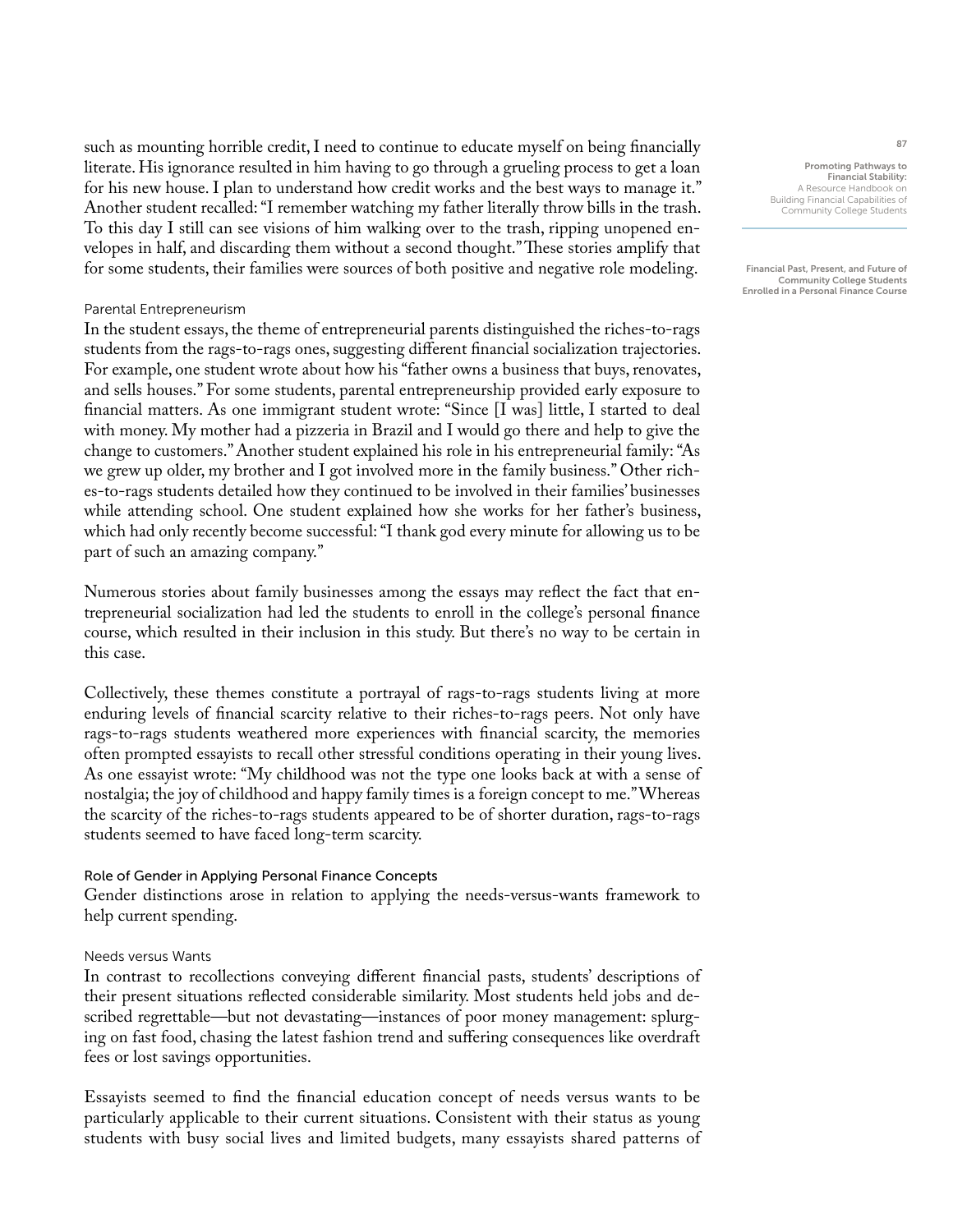overspending, which they often related to socializing. They also described how dividing purchases into needs versus wants influenced their decision making, with the sexes differing on how they overspent.

Men tend to tell stories of overspending on food and entertainment for friends. Women tend to tell stories of overspending on consumer goods. Women described their social lives as being anchored around shopping as a social event. Here's a pertinent student comment: "Even now, whenever I go shopping with friends, and see the perfect sweater, I would stop and ask myself if I really needed another sweater." Another female student explained: "Now-a-days, whenever I'm tight on money, I just refuse to go to malls and instead suggest something else like an activity. I haven't been to a mall in months." In contrast, a male student wrote that the class has taught him to avoid "spending overly generous amounts of money going out with my friends." Another male student explained that differentiating between needs and wants has helped him "carefully manage spending on entertainment and never spend what I don't have." These community college students found the needsversus-wants framework particularly applicable, especially in the immediate aftermath of a financial skills class.

#### Role of Scarcity in Applying Personal Finance Concepts

When envisioning their futures, the essayists wrote extensively about their intentions to behave as financially capable individuals and described frequent attempts to apply financial concepts. Most students—regardless of their financial backgrounds—made references to setting aside money for savings, and, in particular, emergency savings, establishing credit-worthiness, and assessing financial needs versus wants. But, in this realm, differences prevailed among the students on the basis of having experienced scarcity.

The riches-to-rags students made many more references to financial concepts and with slightly more credibility. For example, the riches-to-rags students often tempered their hopeful declarations. As one student wrote, "Although quixotic thoughts of the comfort of wealth frequently flood my mind, I intend to have a realistic future with reachable goals." Clearly, students learned the importance of avoiding long-term debt, but the riches-to-rags students allowed for the possibility that goals are not always achieved. Another student wrote: "I will hopefully have no loans to pay." This contrasted with a rags-to-rags student who wrote: "Everything relies on getting a degree without debt. Once I have that, I can do whatever I want." The rags-to-rags student, then, seemed to overestimate the implications of avoiding debt and that doing so would create limitless freedom.

Riches-to-rags students had more modest short- and long-term goals. One student wrote that in three years she would be: "Hopefully close to getting a car loan so that I can be able to transport myself to school and work." In the long term, another student matter-of-factly stated: "To be honest, I'm not dreaming about having a luxury car or a prestigious house." This vision stood in contrast to rags-to-rags students who had slightly more grandiose plans. One student planned to find a career (though he did not indicate specifically what field or type) with "benefits and an established retirement policy" and where a "salary in this particular field would be hefty." He also imagined he would own two or three cars. Richesto-rags students more often used qualifiers in their language, such as "I believe I will be able to," or "So if my dreams come true."

On the other hand, the rags-to-rags students expressed a less complicated vision—sometimes admittedly—of the realization of their future plans. One student touted the straight-

Promoting Pathways to Financial Stability: A Resource Handbook on Building Financial Capabilities of Community College Students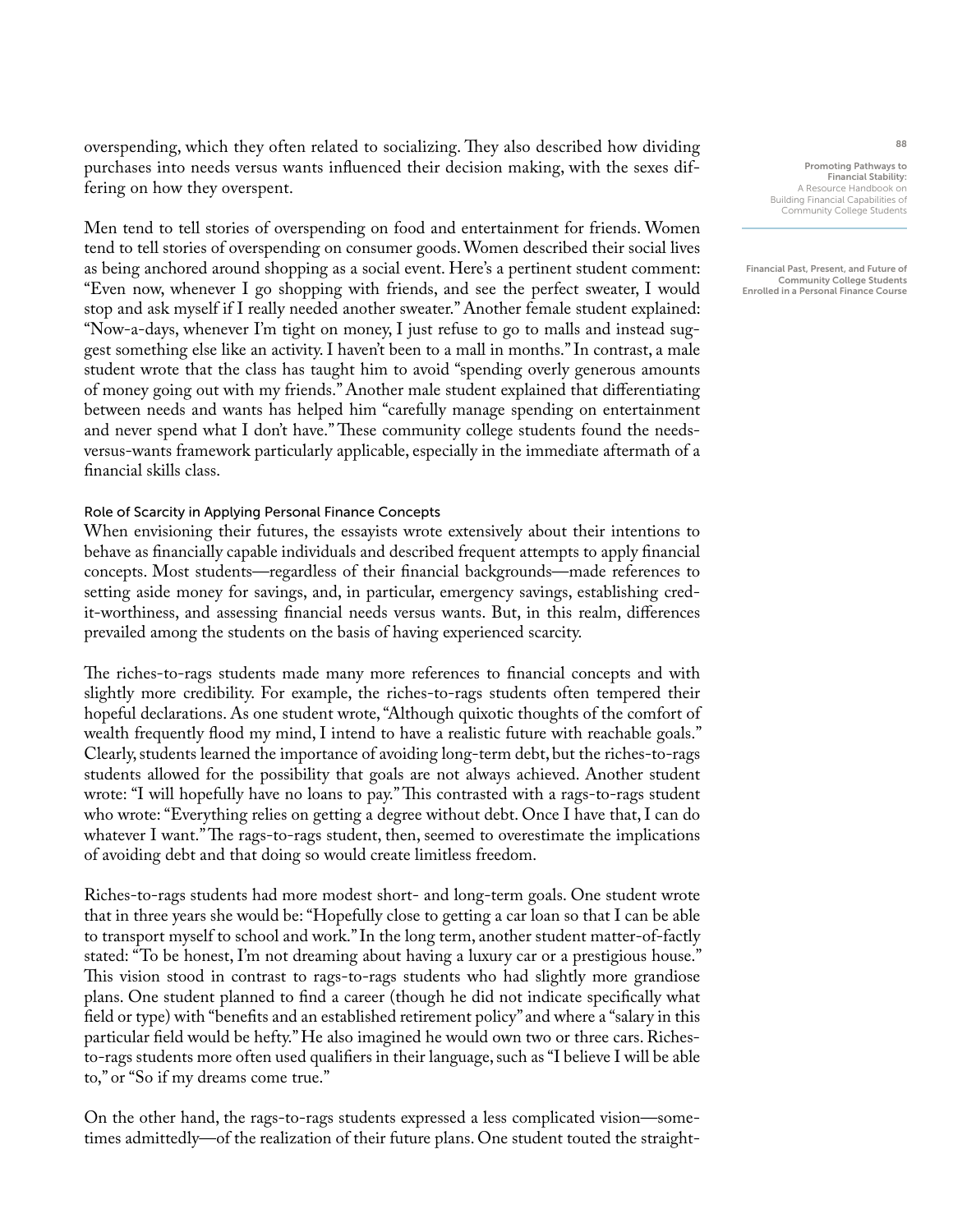forwardness of her financial plans: "My plan for a better financial situation is simple." Another student wrote: "You could say that my life is all planned out and I am just waiting for the plan to be in place." It was apparent that these rags-to-rags students did not convey an awareness that financial planning is a process that requires revision.

In addition to making plans for a more financially stable future, nearly all of the essayists wrote about their desire to further their education beyond community college. In fact, this intention was the most common theme for the students' future goals. Students appeared to link enhanced financial capability to a mobility-generating goal. Again, students differed in the specificity of the goal. Riches-to-rags students seemed to offer more details regarding their future education plans. As one young woman wrote: "In three years, I envision myself at a four-year university studying Communication Sciences and Disorders and pursuant to getting a Master's degree in Speech Pathology." Another young woman wrote: "I'm going to school to get a degree in nursing." Another student wrote of specific and ambitious plans: "I also wish to invest in education so if my dream comes true, I will attend Stanford University in the future." In general, rags-to-rags students wrote about plans to pursue further education, but they were in general less thoroughly described. One student wrote:, "I plan on going to Regional University because I heard that the business major there is good and I live close to the school, which is going to be convenient for me." The students' ideas were admittedly based on ease of access and word-of-mouth rather than on more analytic criteria. Another rags-to-rags student wrote: "In 3 years I hope to be approaching my final years of college, pursuing a degree in a field that I can see myself having a career." These plans, too, are vague and imply incomplete planning. In general, however, across gender and across background status, students wrote of aspirations not just to complete their Associate's degree at the community college but to obtain Bachelor's degrees and advanced degrees.

# Conclusion

This exploratory analysis of students' essays illustrates how a group of financial education students fulfilled an assignment to describe their personal past and present, as well as future plans in relation to financial concepts. Their personal experience was the filter that colored their essays, which varied systematically, on the basis of student background. Despite some present similarities among low-income community college students, their pasts differed both in terms of duration of scarcity and also in other background factors, such as family financial socialization. While all students engaged in goal setting by virtue of the money story assignment and perhaps by virtue of having been enrolled in the classes, the fact that one group appears to be more specific in their goals, may be due to different experiences of scarcity and family socialization. Gender distinctions arose in relation to applying the needs-versus-wants framework to help curb overspending, but it seemed far less relevant than scarcity to financial planning and goal setting.

This analysis suggests the possibility that certain students who have had enduring experiences of scarcity may need greater support to translate their financial knowledge into behavior. Whether this results from a lack of exposure to positive financial socialization is a question for further research. However, it does align with the finding that students from backgrounds where family financial socialization occurred, despite possible encounters with financial loss or constraints, were more able to apply financial knowledge and articulate more realistic goals. This tendency extended beyond the coursework content, as evidenced by students of longer-term scarcity setting less specific goals for themselves in the realm of education, too. Of course, as they relate to our study, educational goals were statements of intention, not indicators of behavior.

Promoting Pathways to Financial Stability: A Resource Handbook on Building Financial Capabilities of Community College Students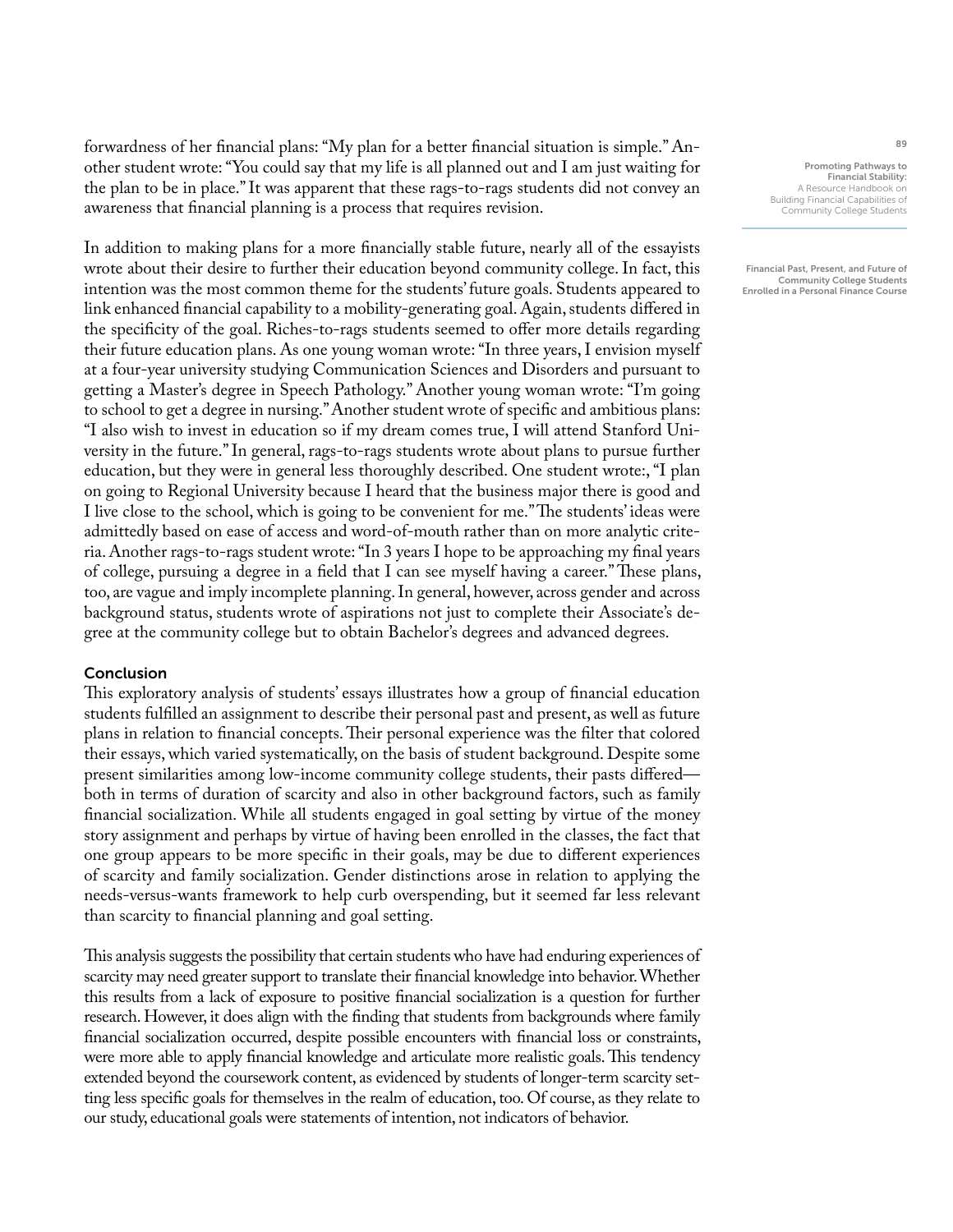Our final analysis suggests that conditions of scarcity and familial financial socialization impact how readily students can apply financial concepts. If observed elsewhere beyond this limited study, it may have implications for how students are initially assessed and how instructors approach goal setting. This could empower instructors as they think about how to best support students. For instance, students with longer-term imprinting of scarcity may need to become more deeply engaged in the actual process of goal setting rather than focusing just on an end goal. Or such students may need higher touch services, like coaching, or extra homework assignments focused on realistic goal setting and how to apply concepts, more generally.

We emphasize here the need to understand more fully what kind of student might benefit from a financial capability effort at the college level. It is possible that those community college students who have experienced less scarcity and received more mainstream financial socialization may not require financial capability training at all. They may already possess the skills necessary for effectively managing financial aspects of their life. But for students from backgrounds of long-term scarcity who have not benefited from a lifetime of normative family financial socialization, ways to effectively enhance their financial capabilities are being developed and refined by practitioners in the field. Approaches based on knowledge transmission in the classroom alone have been ineffective.

The small sample of essays studied here limits the conclusions we can draw. It is not possible to determine which background factor—duration of scarcity or family financial socialization—was more influential in these students' ability to apply financial concepts. Moreover, we can't generalize that the patterns identified among these students will also be found in a larger, more representative sample of community college students. Additional research is needed to test the hypothesis generated through our analysis.

To recap, we propose a hypothesis that could be tested through additional research. That is, financial capability depends not only on family financial socialization but also on duration of scarcity. Furthermore, any experience of scarcity as well as longer duration of scarcity differentially influence family financial socialization. Differing levels of family socialization may be related to a tendency among those experiencing scarcity to focus on their immediate needs, rather than on future concerns. Fundamentally, ongoing conditions of financial scarcity may consume so much attention that financial socialization is compromised; this, too, is a topic of interest for future research.

Future research might explore whether the effects of financial education on behaviors are moderated by levels of scarcity or family financial socialization. Longitudinal studies could be undertaken to determine outcomes of the different types of goal setting and to elucidate possible patterns on the basis of perception of scarcity. Future work might reveal that there is a relationship between perception of scarcity and goal setting.

Given the disparities reflected in the student essays—including factors such as duration of financial distress, higher risk factors and lower exposure to financial socialization—it is somewhat surprising that their display of financial knowledge wasn't more disparate. Possibly, the students were equally motivated. Internal motivation is necessary, but it is not sufficient to build financial capabilities. The essays that we studied suggest the possibility that students come to the classroom with vastly different financial capabilities, and lacking appropriate intervention, will likely exit the classroom in a similar fashion.

Promoting Pathways to Financial Stability: A Resource Handbook on Building Financial Capabilities of Community College Students